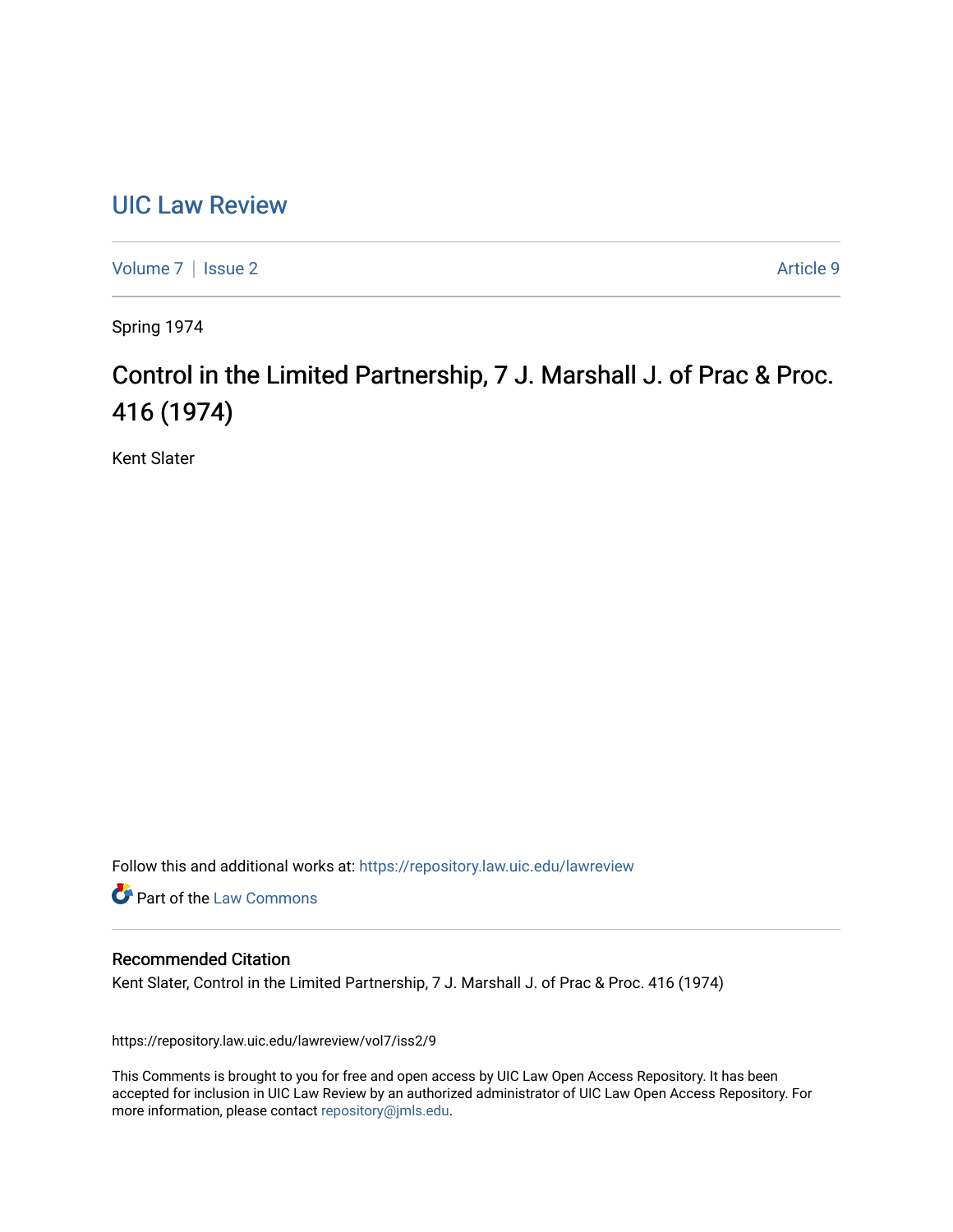#### "CONTROL" IN THE LIMITED PARTNERSHIP

#### **INTRODUCTION**

Although limited partnerships have existed in the United States for over 150 years,' recently there has been a tremendous increase in the use of the limited partnership arrangement as a vehicle to attract capital.<sup>2</sup> This rejuvenation is most readily cognizable in the field of multiple ownership of real estate, where the real estate syndicate employs the limited partnership to pool the resources of individual investors for the development of ventures such as office and apartment buildings, ranching and farming operations, hotels, motels, shopping centers, parking garages, and residential subdivisions.<sup>8</sup>

The limited partnership arrangement offers several unique features which render it a desirable form in which to conduct business. Of fundamental importance is the fact that through the medium of the limited partnership, one may invest money in a limited partnership entity without incurring the inherent risk of unlimited liability encountered in the non-limited partnership.<sup>4</sup> The limited partner's interest is also assignable without dissolution of the partnership.<sup>5</sup> But currently, the most attractive feature of the limited partnership is its favorable income tax treatment which is primarily responsible for its revival as a viable form of transacting business.<sup>6</sup>

For income tax purposes the limited partnership is treated in the same manner as a partnership.<sup>7</sup> The Internal Revenue Code provides that the partnership, itself, is not subject to income tax, but that the partners are liable for partnership income

**1972).4** C. **ROHRLICH, ORGANIZING CORPORATE AND OTHER BUSINESS ENTER-PRISES** § 4.16 (4th **ed. 1967).**

*Id. §* 4.17.

<sup>6</sup> Professor Crane in his renowned work on partnerships stated, "The limited partnership is no longer of much utility, except for formation of associations which cannot conveniently be incorporated, such as brokerage firms." **J. CRANE,** PARTNERSHIPS **117-18 (2d** ed. **1952).** Professor Brom-berg's revision of that work, however, talks of the "extensive use" of the limited partnership in the 1950's and 1 960's pointing to the special tax benefits as a major factor for this increase. **A. BROMBERG, CRANE AND** BROMBERG **ON PARTNERSHIP** 149-51 **(1968). 7C. ROHRLICH,** *supra* **note** 4, § **4.14a.**

<sup>&#</sup>x27; The first limited partnership acts in the United States were adopted by New York (1822), Connecticut (1822), and Pennsylvania (1836). For<br>a general history of limited partnerships see 2 S. RowLEY, PARTNERSHIPS<br>549 (2d ed. 1960) and A. BROMBERG, CRANE AND BROMBERG ON PARTNERSHIPS **143 (1968).** <sup>2</sup>With no centralized state records, the extent of the increased use of the

limited partnership in Illinois cannot be determined. ILL. REV. STAT. ch. 106<sup>1</sup>/<sub>2</sub>, § 45(1) (b) (1973) requires the filing of a limited partnership certificate in the office of the county recorder of deeds.

**<sup>3</sup>** R. **JENNINGS AND** H. MARSH, **SECURITIES** REGULATION **300 (3d** ed.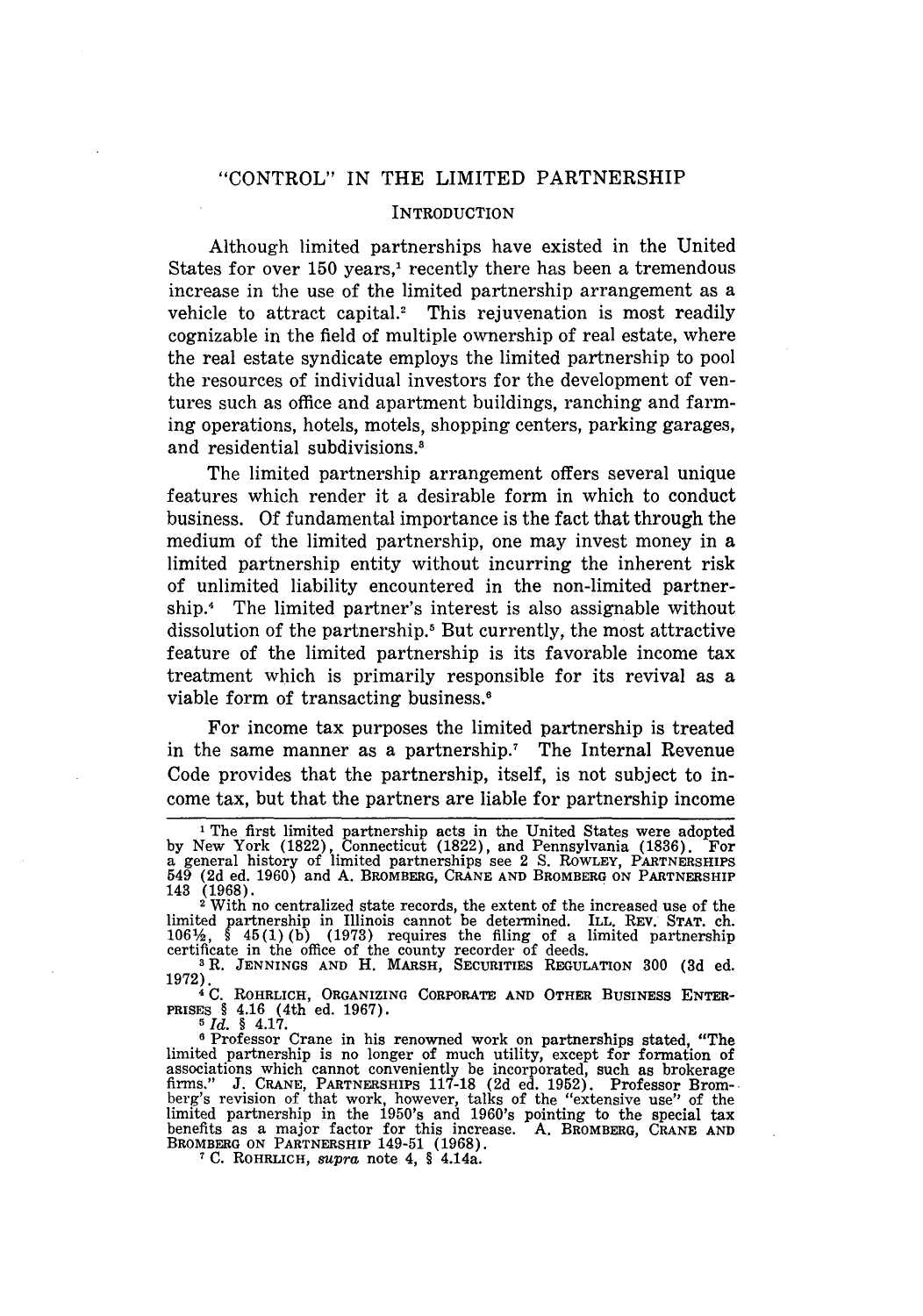in their individual capacities.<sup>8</sup> The Code further provides that losses of the partnership pass through to the partners. This losses of the partnership pass through to the partners. This "conduit form" of partnership taxation is particularly appealing in the limited partnership context because the limited partner can use partnership losses to offset his income from all other sources and still maintain his limited liability.<sup>9</sup> This is accomplished in many cases through the use of accelerated depreciation or depletion allowances which are taken at the partnership level.<sup>10</sup>

One must note, however, that the status of limited partner is not without its disadvantages. The Uniform Limited Partnership Act<sup>11</sup> explicitly states that a limited partner will not be held liable as a general partner unless he takes part in the control of the business.<sup>12</sup> Thus, it is apparent that it may be necessary for the limited partner to relinquish a certain degree of control over his investment. The practitioner in advising clients has few guidelines by which to gauge the results of any potential litigation wherein the amount of control exercised by the limited partner is or may be at issue.

The purpose of this article is to present an analysis of case law on the issue of "control" under the U.L.P.A. and related areas, and to explore its implications in the modern limited partnership setting.

#### I. THE UNIFORM LIMITED PARTNERSHIP **ACT**

The limited partnership is exclusively a creature of statute. Generally speaking, strict compliance with the appropriate statutes is necessary in order for one to achieve tax advantages and limit his liability." In 1916 the Conference of Commissioners of Uniform State Laws adopted and recommended to the state legislatures the Uniform Limited Partnership Act. Since then the Act has been adopted by forty-five jurisdictions.<sup>14</sup> In addition to its primary purpose of unifying the law of limited part- nership, the Act was drafted to overcome precedents created by

<sup>13</sup> C. ROHRLICH, *supra* note 4, § 4.16.<br><sup>14</sup> Jurisdictions in which the act has been adopted include: Alaska<br>Arizona, Arkansas, California, Colorado, Connecticut, District of Columbia<br>Florida, Georgia, Hawaii, Idaho, Ill braska, Nevada, New Hampshire, New Jersey, New Mexico, New York, North Carolina, North Dakota, Ohio, Oklahoma, Pennsylvania, Rhode Is-

**<sup>8</sup>**INT. **Rsv. CODE** OF 1954, § 701.

**<sup>9</sup>**The INT. REv. CODE **OF** 1954, §§ **1371** *et seq.* (Subchapter S) may pro- vide the corporation with the same type of tax advantages that the limited partnership achieves. However, Subchapter S is restrictive in nature since **it** is designed to provide tax neutrality for the closely held corporation.

**<sup>10</sup>**Ben-Horin, *Real Estate Syndication, Limited Partnerships,* 24 **U. So.**

**CAL.** 1972 **TAX** INST. **71,** 91. **"16** U.L.A. **559** (1969). The Illinois Uniform Limited Partnership Act is found at **ILL.** REV. **STAT.** ch. 106%/, §§ 44 *et seq.* (1973) [hereinafter cited as U.L.P.A.]. **12U.L.P.A.** § **7.**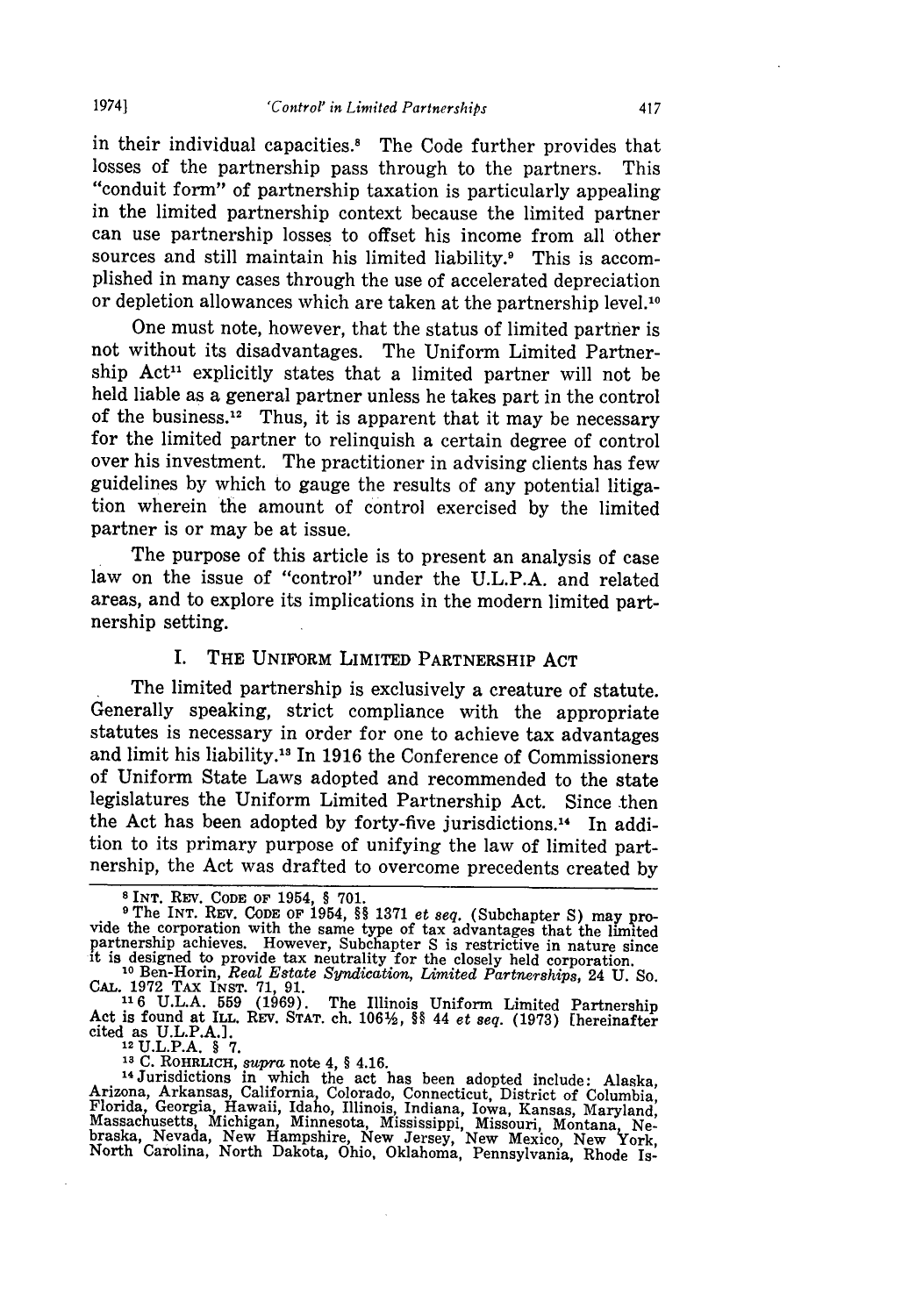strict interpretations of prior statutes.<sup>15</sup> The drafters felt that this decisional law was frustrating the purposes of the statutory limited partnership.

In order to guard against future strict interpretations, the U.L.P.A. provides that a limited partnership can be formed by full or even "substantial compliance in good faith" with the requirements of the Act.<sup>16</sup> Among these requirements is the registration of a certificate of limited partnership which must be signed and sworn to by all members of the partnership, both limited and general.<sup>17</sup> The essential function of the registration requirement is to give notice. With this in mind, the U.L.P.A. requires only a good faith attempt to comply with registration, and mere technical defects will not defeat the limited partnership.<sup>18</sup>

In a limited partnership, management and control are vested almost exclusively in the general partner or partners.<sup>19</sup> However, the U.L.P.A. enumerates seven acts which, in addition to the general partner's authority, require the written consent or ratification of the limited partners.20 In addition to these veto powers, the Act gives the limited partner the following rights: (1) to inspect and copy partnership books, (2) to have on demand full information regarding matters affecting the partnership, (3) to have the partnership dissolved by decree of the court, (4) to receive a share in the profits or other compensation, and **(5)** to receive the return of capital contributions on dissolution.2 <sup>1</sup>

Under the provisions of the U.L.P.A., a limited partnership generally may carry on any business which a partnership without

Co. v. Vaughn, 168 So. 2d 760, 764 (Fla. Dist. Ct. App. 1964); Gilman Paint and Varnish Co. v. Legum, 197 Md. 665, 670, 80 A.2d 906, 908 (1951). **<sup>16</sup>**U.L.P.A. § 2 (2). **<sup>17</sup>**U.L.P.A. § 2(1).

**is** Gilman Paint and Varnish Co. v. Legum, 197 Md. 665, 80 A.2d 906 (1951). **<sup>19</sup>**U.L.P.A. **§** 9.

**2(** U.L.P.A. § **9** provides: A general partner shall have all the rights and powers and be subject to all the restrictions and liabilities of a partner in a partnership without limited partners, except that without the written consent or ratification of the specific act by all the limited partners, a general partner or all of the general partners have no authority to (a) Do any act in contravention of the certificate, (b) Do any act which would make it impossible to carry on the ordinary business of the partnership, (c) Confess a judgment against the partnership, (d) Possess partnership property, or assign their rights to specific partnership property, for other than a partnership purpose, (e) Admit a person as a general partner, (f) Admit a person as a limited partner, unless the right to do so is given in the certificate, (g) Continue the business with partnership property on the death, retirement or insanity of a general partner, unless the right to do so is given in the certificate.<br> $^{21}$  U.L.P.A.  $\frac{8}{3}$  10.

land, South Carolina, South Dakota, Tennessee, Texas, Utah, Vermont Virgin Islands, Virginia, Washington, West Virginia, and Wisconsin. **<sup>15</sup>**Giles v. Vette, 263 U.S. 553, 562-63 (1924); Vulcan Furniture Mfg.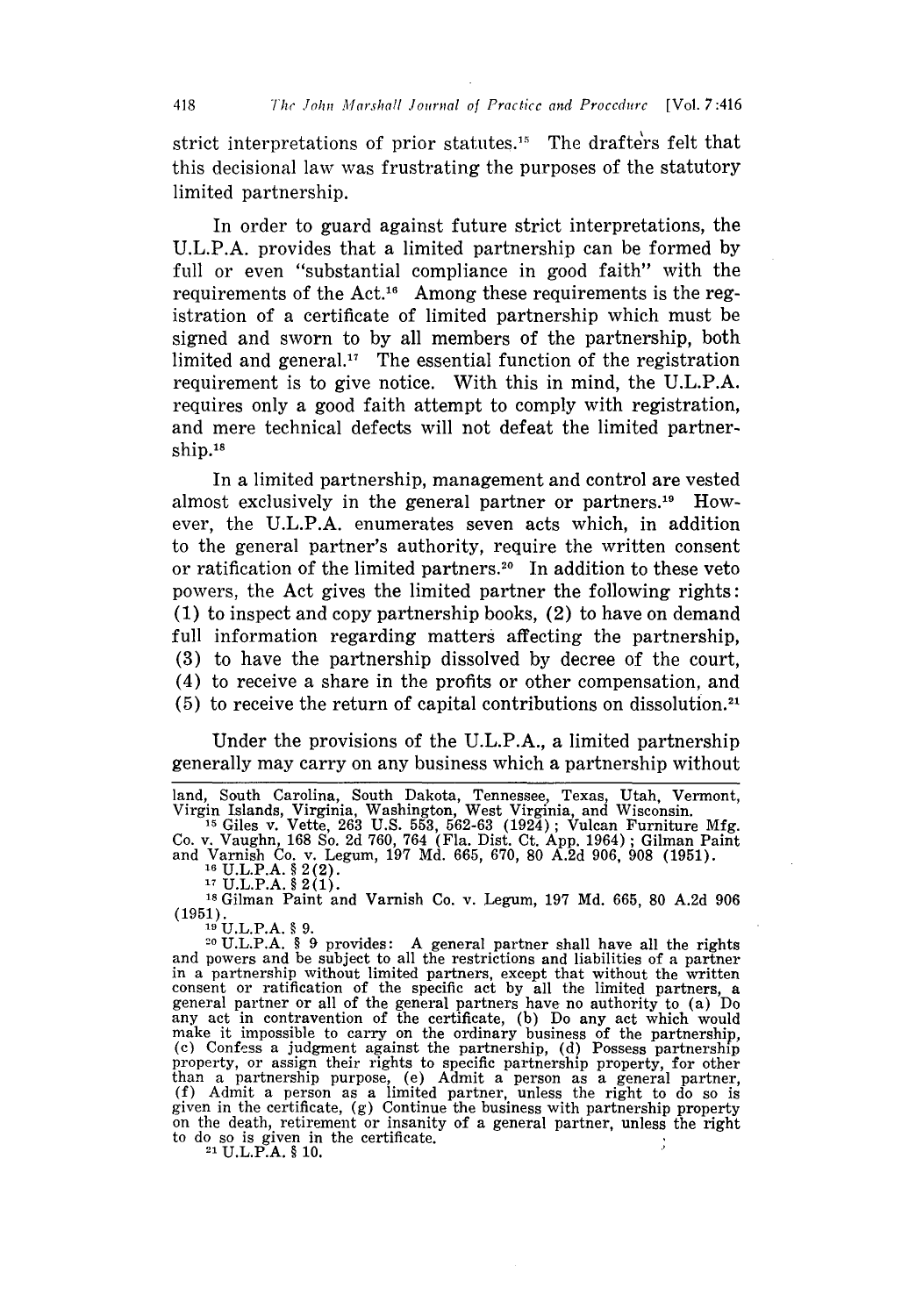limited partners may engage in.<sup>22</sup> Thus, the limited partnership may be used for a myriad of purposes, and its modern utilization is bounded only by the imagination of the promoter and his attorney.<sup>23</sup>

Though the U.L.P.A. has been in existence for over fifty years, it is just now being revived from its state of dormancy. With its present widespread use as a vehicle for real estate projects and other business enterprises, many of its problems are just beginning to surface. One of the most troublesome provisions of the Act is section 7 which states, "A limited partner shall not become liable as a general partner unless, in addition to the exercise of his rights and powers as a limited partner, he takes part in the *control* of the business." Unfortunately the Act does not define the term "control." This problem is accentuated by the fact that there are very few cases which have interpreted and applied section 7.

Ambiguity in the term "control" is the greatest drawback of the U.L.P.A. and has, undoubtedly, frustrated the practical use of the limited partnership entity. In recognition of the difficulty under the U.L.P.A. of conferring affirmative powers of control on the limited partner by the partnership agreement, and at the same time allowing him to limit his liability to the extent of his investment, several states have amended section  $7.^{24}$  These statutory modifications have followed the California example which provides:

(b) A limited partner shall not be deemed to take part in the control of the business by virtue of his possessing or exercising a power, specified in the certificate to vote upon matters affecting

- ship is the beneficiary of such a trust:<br>(a) the flow through of deductions and income for federal income tax<br>purposes would remain the same if other criteria stated in this article purposes would remain the same if other criteria stated in this article are met *(see* Rev. Rul. 64-220, 1964-2 CUM. **BULL.** 335) **;**
	- **(b)** remedies of creditors may be limited to a creditor's bill or to sup- plementary proceedings (ILL. Rav. **STAT.** ch. 77, § 10; ch. 110, § 73 (1973); *see* Chicago Federal Savings and Loan Assn. v. Cacciatore, 25 Ill. 2d 535, 185 N.E.2d 670 (1962));
	- (c) transfer of a limited partner's interest need not affect either legal or equitable title to the land (U.L.P.A. § 19; U.C.C. 9-203, 9-302(1) (c)); and
	- (d) the possibility of dual inheritance taxation and ancillary probate *may* be lessened if the land is located in states where the interest of the decedent beneficiary is held to be personal property (ILL, REV. STAT.<br>ch. 120, §§ 375(3), 399a; see Duncanson v. Lill, 322 Ill. 528, 153<br>N.E. 618 (1926). But see ILL, REV. STAT, ch. 3, §§ 55, 188 et seq. Uniform Partnership Act § 26, and U.L.P.A. §§ 9, 18, 20, 21).<br><sup>24</sup> The states which have amended section 7 are California, Oregon and

<sup>24</sup> The states which have amended section 7 are California, Oregon and Washington.

 $22 \text{ U.L.P.A. }$ § 3. Generally excluded are banking and insurance. U.L.A. 578 (1969). **<sup>23</sup>**For example, a limited partnership may be utilized in conjunction

with a land trust. If the trustee holds title to land and a limited partnership is the beneficiary of such a trust: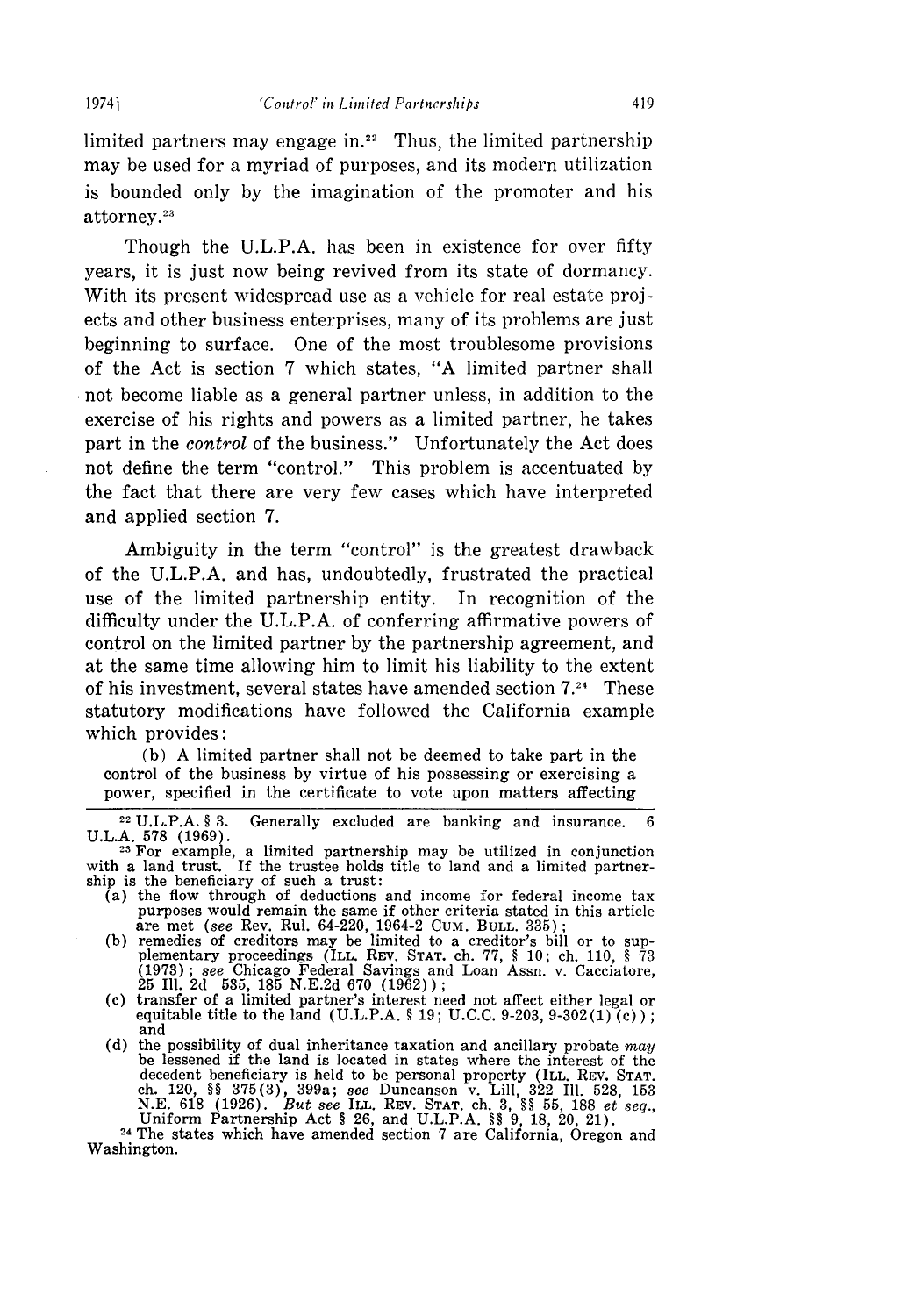the basic structure of the partnership, including the following matters or others of similar nature:

- (I) Election or removal of general partners.
- (II) Termination of the partnership.
- (III) Amendment of the partnership agreement.
- (IV) Sale of all or substantially all of the assets of the partnership.

(c) The statement of powers set forth in subdivision (b) shall not be construed as exclusive or as indicating that any other powers possessed or exercised by a limited partner shall be sufficient to cause such limited partner to be deemed to take part in the control of the business within the meaning of subdivision (a) **.25**

While subsection (b) is helpful in setting forth certain matters which will not constitute control, subsection (c) makes it clear that there may be other affirmative acts which may be reserved to the limited partners by the partnership agreement.

According to one commentator, the U.L.P.A. is based on two fundamental assumptions: (1) that no public policy requires a person who contributes to the capital of a business, and acquires an interest in the profits and some degree of control over the conduct of the business, to become bound for the obligations of the business, provided that creditors have no reason to believe at the time of extending credit that such person was bound; and (2) that persons who are liable without limit for the business obligations should be able to associate with others who contribute capital and acquire rights of ownership.<sup>26</sup> Keeping these assumptions in mind, a review of case law demonstrates that the U.L.P.A. has been only partially successful in meeting its broad objectives.

### II. CASE LAW INTERPRETING "CONTROL" *Under the U.L.P.A.*

In determining whether a limited partner has or has not taken part in the "control" of the business under the U.L.P.A., it is apparent that courts do not restrict the limited partner merely to his statutory rights. Rather, decisions approach each new fact situation on its merits, determining as a matter of judicial discretion the legal impact of the limited partner's acts. Although the cases commenting on the question of control by limited partners are not numerous, there are enough from which to draw some firm conclusions.

First, it is clear that section 7 precludes a limited partner from active domination over day-to-day operations of the limited partnership or from taking an active and substantial role in decisions which determine business policy.

**<sup>25</sup>**CAL. CORP. **CODE** § 15507 (West 1954), *as amended,* stats. 1963, ch. 870, p. 2111, § 2.<br><sup>26</sup> 2 S. RowLEY, PARTNERSHIPS 551 (2d ed. 1960).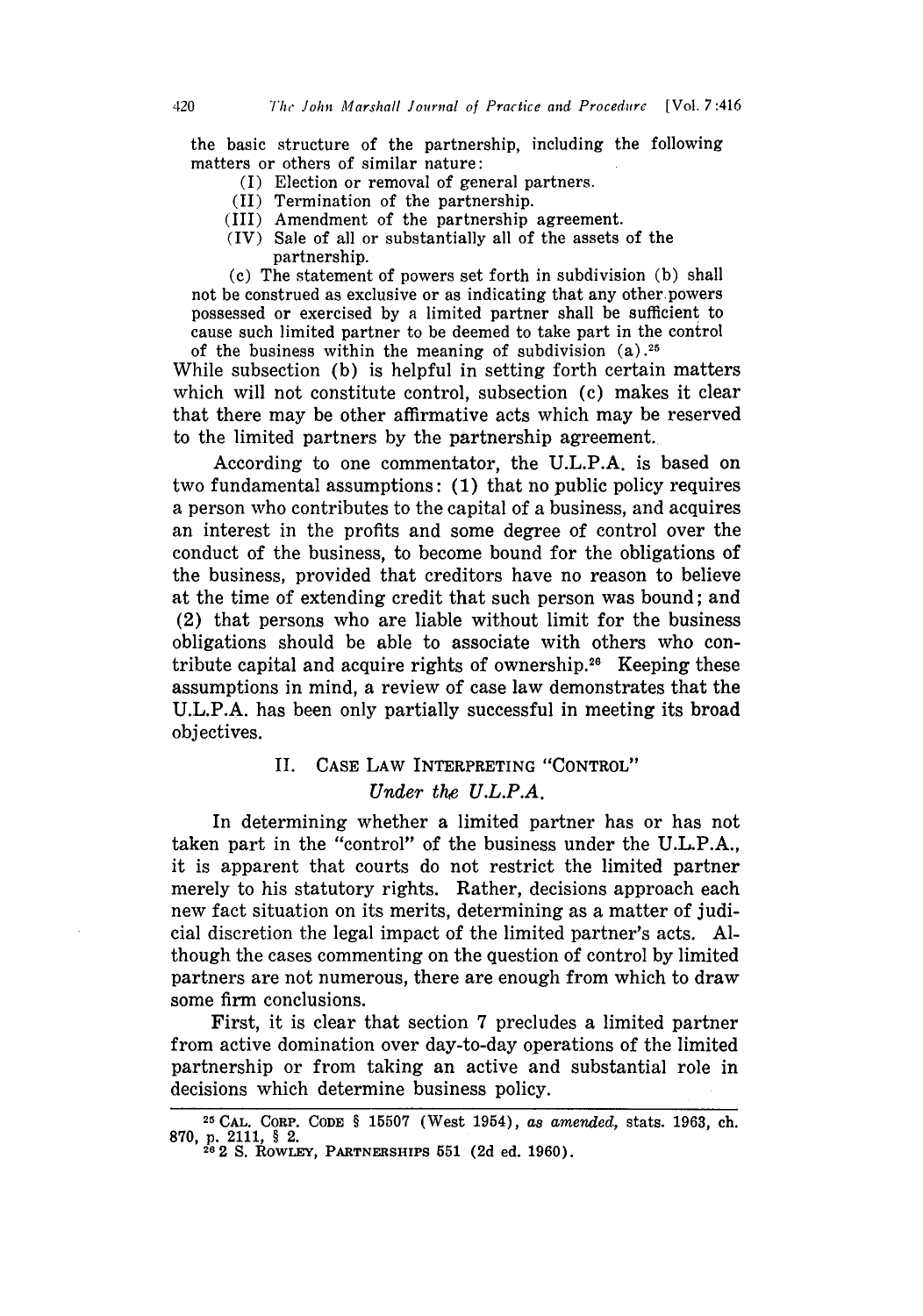In the landmark case of *Holzman v. de Escamila,27* the two limited partners of a three man partnership were held liable to creditors as general partners. The limited partnership involved a farming operation. Twice a week the limited partners visited the farm and on at least two occasions overruled decisions of the general partner concerning what crops were to be planted. Checking accounts maintained by the partnership required the signatures of any two partners to withdraw funds. Thus, the limited partners had absolute power to withdraw all partnership assets from the bank without the knowledge or consent of the general partner. The California court considered these factors to be particularly significant in its decision that the limited partners had the right to "control" and on occasion had exercised **it.28**

The shield of limited liability was also denied in *Bergeson v.* Life Insurance Corp. of America,<sup>29</sup> where a limited partnership had been formed for the sole purpose of organizing and operating a corporation. The limited partners became officers and directors of the subsequently formed corporation and were active participants in its management. Capital stock of the corporation was sold to the public without indication that money and property contributed to the corporation by the partnership would be enforced as a liability of the company. The directors issued to the partnership paid stock which was allegedly in satisfaction of these obligations. In a derivative stockholder's action against the directors to recover the market value of the stock, the claim of limited liability by the defendants under the limited partnership agreement was rejected. The district court stated:

in this case the limited partners participated in the management of the partnership. The only business of the partnership was the organization and operation of the corporation. All of the partners actively participated. The defendants did so to the extent of becoming directors of the corporation. They cannot now rely on the form of this legal entity when they have heretofore disregarded the spirit of it.<sup>30</sup>

Even though liability was based on fraud for failure to disclose to prospective shareholders the true capital position of the corporation, the case clearly indicates that such actions by limited partners constitute control, subjecting them to liability as general partners.

It should be emphasized, however, that the courts have acquiesced to the limited partner exercising some influence in the policy and management of partnership affairs. In *Plasteel*

**<sup>2786</sup>**Cal. App. 2d 858, 195 P.2d 833 (1948). *<sup>28</sup> d.* at 860, 195 P. 2d at 834.

**<sup>29</sup>**170 F. Supp. 150 **(C.D.** Utah 1958), *rev'd on other grounds,* 265 F.2d 227 (10th Cir. 1959). **<sup>30</sup>**170 F. Supp. at 159.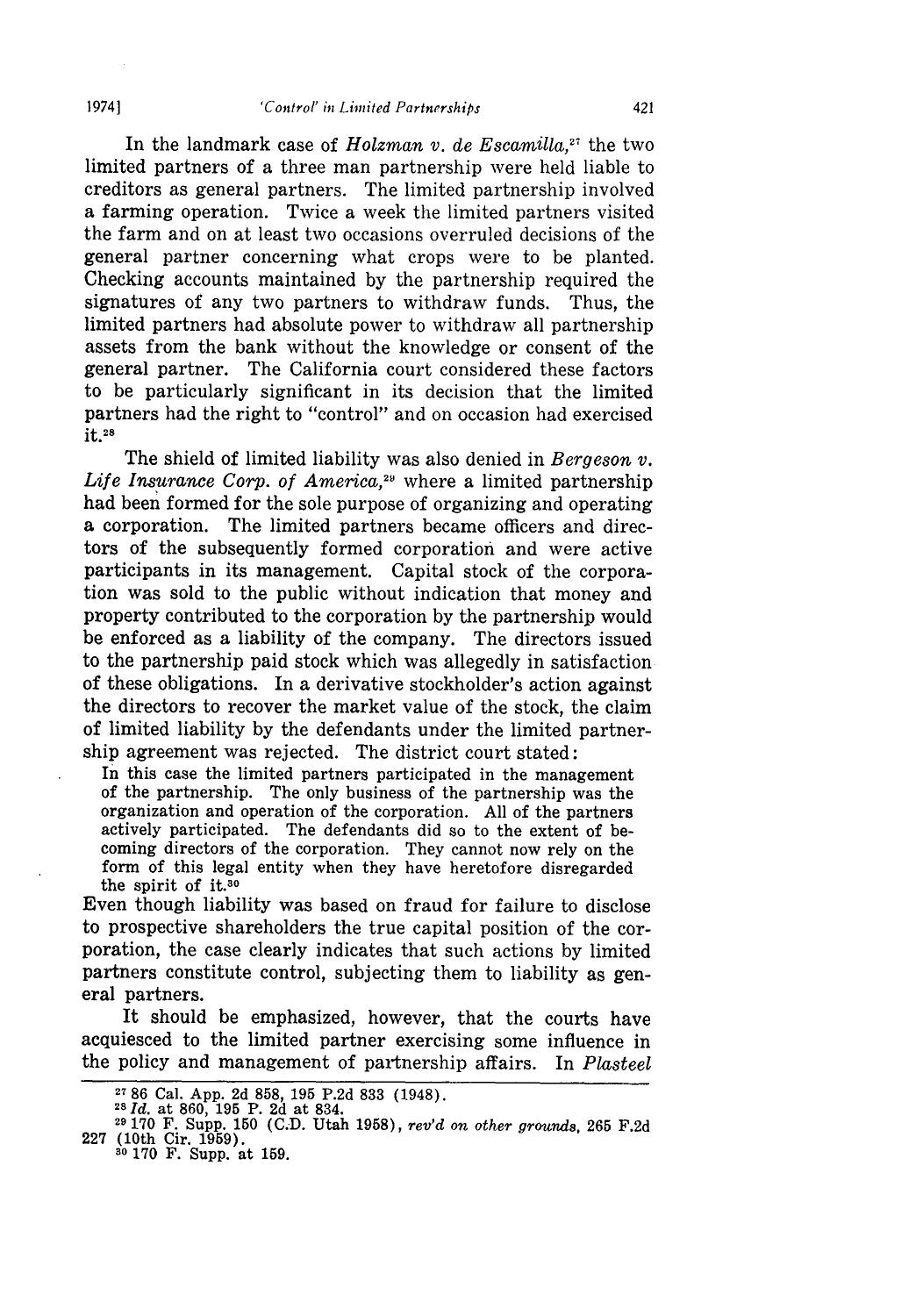*Products v. Helman*<sup>31</sup> the limited partners had authority to select the general sales manager who had joint control with the general partner over certain financial aspects of the business. Plaintiff contended that this selection of the general sales manager led to control by the limited partners. The court, however, noted that this general manager could have been discharged at any time by the general partner in his sole discretion. The court recognized that in this situation the general partner had the ultimate control. Hence, the ground relied upon to charge the defendants with general liability was insufficient. Liability of the limited partners was therefore limited to the extent of their investment.

Second, the courts may examine whether in fact the plaintiff has relied upon a belief that a limited partner's actions constituted control.

In *Rathke v. Griffith*,<sup>32</sup> the bylaws of the limited partnership provided that the affairs of the partnership were to be handled by a board of directors composed of three members of the partnership. Defendant Griffith, a limited partner, had been named as one of the directors. At trial the evidence showed, however, that he never carried out the duties of this office and was a director in name only. On several occasions Griffith negotiated loans for the partnership and signed partnership contracts along with the general partners. Recognizing these factors, the court nevertheless held that Griffith had not exercised sufficient control to become liable as a general partner. The court reasoned that since the plaintiff was not acquainted with these facts at the time of extending credit, the creditor could not show he had relied to his detriment on Griffith's apparent status as a general partner.

As the above analysis of *Holzman v. de Escamilla*<sup>33</sup> indicated, that decision was based on actual control. It did not deal expressly with the issue of reliance by creditors on the limited partner's apparent relationship or interference in normal partnership operations. However, it seems reasonable to infer that implicit in the decision was a recognition that the creditors did rely on the ostensible relationship of the limited partners.

Third, it would appear that a limited partner can transact and deal with the partnership on an equal footing with any outsider, provided that at the time of the transaction the partnership possesses sufficient assets to satisfy all existing debts.

*Grainger v. Antoyan34* involved a limited partnership which

**<sup>31271</sup>** F.2d 354 (1st Cir. 1959).

<sup>,2</sup> **36** Wash. 2d 394, 218 P.2d 757 (1950).

**<sup>33 86</sup>** Cal. **App. 2d 858, 195 P.2d 833** (1948). 3448 Cal. **2d 805, 313 P.2d 848 (1957).**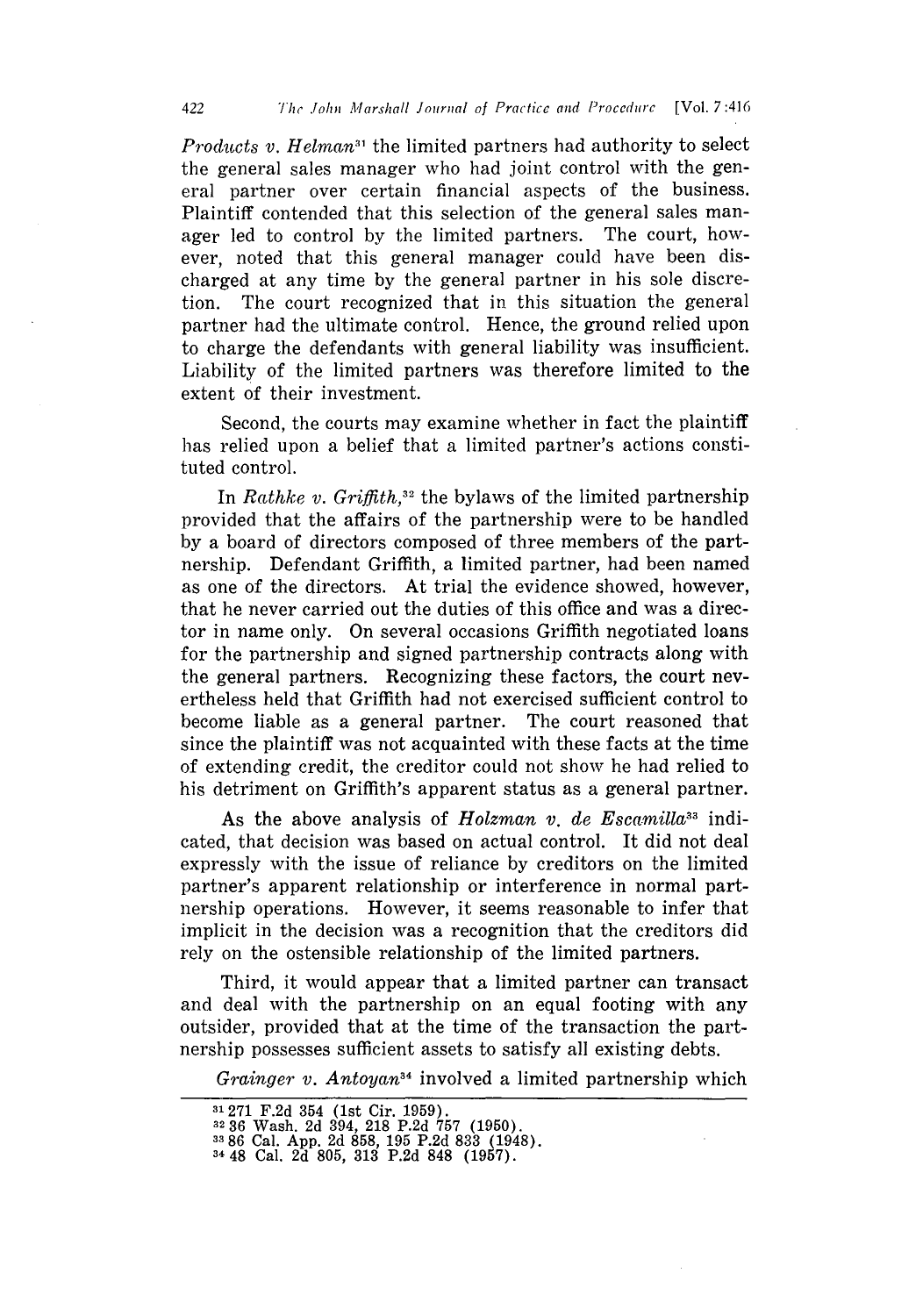was formed in 1951. Defendant, a limited partner, held a chattel mortgage on certain partnership assets and additionally owned the building in which the business was conducted. He also possessed restricted powers in the partnership checking account. Prior to dissolution of the limited partnership in 1953, defendant purchased partnership assets at their fair market value. At the time of the sale, the firm had sufficient assets to pay all creditors. The limited partnership subsequently discontinued active business, and the defendant established a similar business on the same premises under a different name. In 1954 the limited partnership was adjudicated a bankrupt. Actions were brought by the trustee in bankruptcy and by a creditor seeking to hold the defendant liable as a general partner. The court held that the mere purchase by a limited partner of partnership assets is insufficient to constitute the control requisite for a finding of general partner liability. Furthermore, the court noted that the defendant had no control over the prices, purchases, extension of credit and other aspects of the business, and therefore could not be held liable on other grounds as a general partner.<sup>35</sup> For purposes of the transaction in question, he was viewed as a stranger to the partnership.

It should be noted that under the U.L.P.A., a limited partner may lend money to and transact business with the partnership.36 Pursuant thereto, a limited partner may receive and hold any partnership property as collateral security if at the time of the transaction the partnership assets are sufficient to discharge partnership obligations to non-member creditors. Thus, the *Grainger* decision is in full accord with the U.L.P.A. provisions.

Fourth, case law does permit limited partners to give counsel and advice to general partners without such action constituting control.

*Weil v. Diversified Properties*<sup>37</sup> was an equitable action in which the general partner sought to have the limited partners declared general partners. The general partner, Weil, served as a salaried manager of the partnership property. After a year and a half of operation, the partnership encountered financial difficulties and the day-to-day management of the partnership was turned over to two independent persons on a commission basis in an effort to salvage the enterprise. From this point forward, Weil took no active part in the management, but the limited partners conferred daily among themselves and with the new managers. Noting that the general partner had the remedy

*<sup>35</sup> Id.* at **813, 313 P.2d** at **853. 36U.L.P.A. § 13.**

**<sup>3 319</sup>** F. Supp. **778 (D.D.C. 1970).**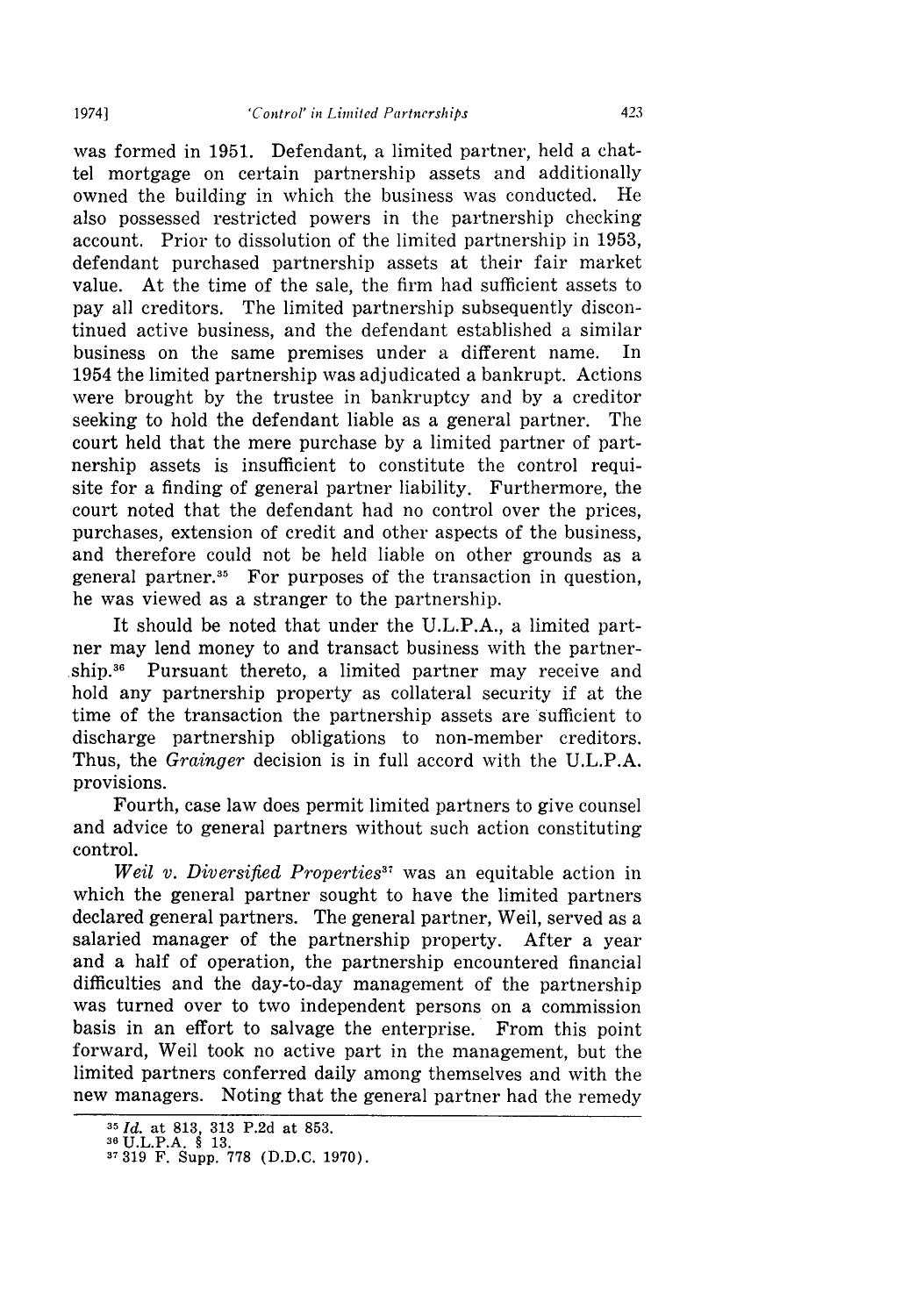of dissolution, the court refused to invoke section 7 in his behalf. The court said:

It is well established that just because a man is a limited partner in an enterprise he is not by reason of that status precluded from continuing to have an interest in the affairs of the partnership, from giving advice and suggestions to the general partner or his nominees, and from interesting himself in specific aspects of the business. . **.** . Certainly common sense dictates that in times of severe financial crisis all partners in such an enterprise, limited or general, will become actively interested in any effort to keep the enterprise afloat and many abnormal problems will arise that are not under any stretch of the imagination mere day-to-day matters of managing the partnership business.38

The question of whether advice and counsel constituted control also arose in *Sivola v. Rowlett*<sup>39</sup> which involved the liability of a limited partner who often discussed important business transactions with the general partner. The court stated that by virtue of his status as a limited partner, the defendant had not forfeited the right to make suggestions or to express his opinions as to the advisability of transactions when his suggestions or opinions were solicited by the general partner.40 Since in this case the general partner had actively sought the advice and counsel of the limited partner, the Supreme Court of Colorado held that the limited partner was not liable as a general partner.

In conclusion, a limited partner does not, from the mere fact that his contribution is limited, cease to have some voice in either the management or the disposition of partnership property.<sup>41</sup>

Finally, it seems clear that the determination of "control" is a factual one in every instance.<sup>42</sup> Despite the lack of clear guidelines, courts consistently attempt to assess the total situation in an equitable manner, taking into consideration all the surrounding circumstances.<sup>43</sup>

#### *Control in Related Areas of the Law*

The lack of litigation on the issue of "control" under the U.L.P.A. makes it necessary to examine the concept of control as it has been applied in other areas of the law. A brief discussion of cases in related areas will prove helpful in ascertaining

*<sup>38</sup>Id.* at 782.

**<sup>89</sup>**129 Colo. 522, 272 P.2d 287 (1954). **<sup>40</sup>***Id.* at 528, 272 P.2d at 290-91.

 $^{41}$  Toor v. Westover, 94 F. Supp. 860 (S.D. Cal. 1950).

<sup>&</sup>lt;sup>42</sup> Feld, The "Control" Test for Limited Partnerships, 82 HARV. L. REV.<br>1471, 1477 (1969); Comment, 56 MICH. L. REV. 286 (1957).<br><sup>43</sup> For example, Higgins v. Shenango Pottery Co., 256 F.2d 504 (3d<br>Cir. 1958) used a totali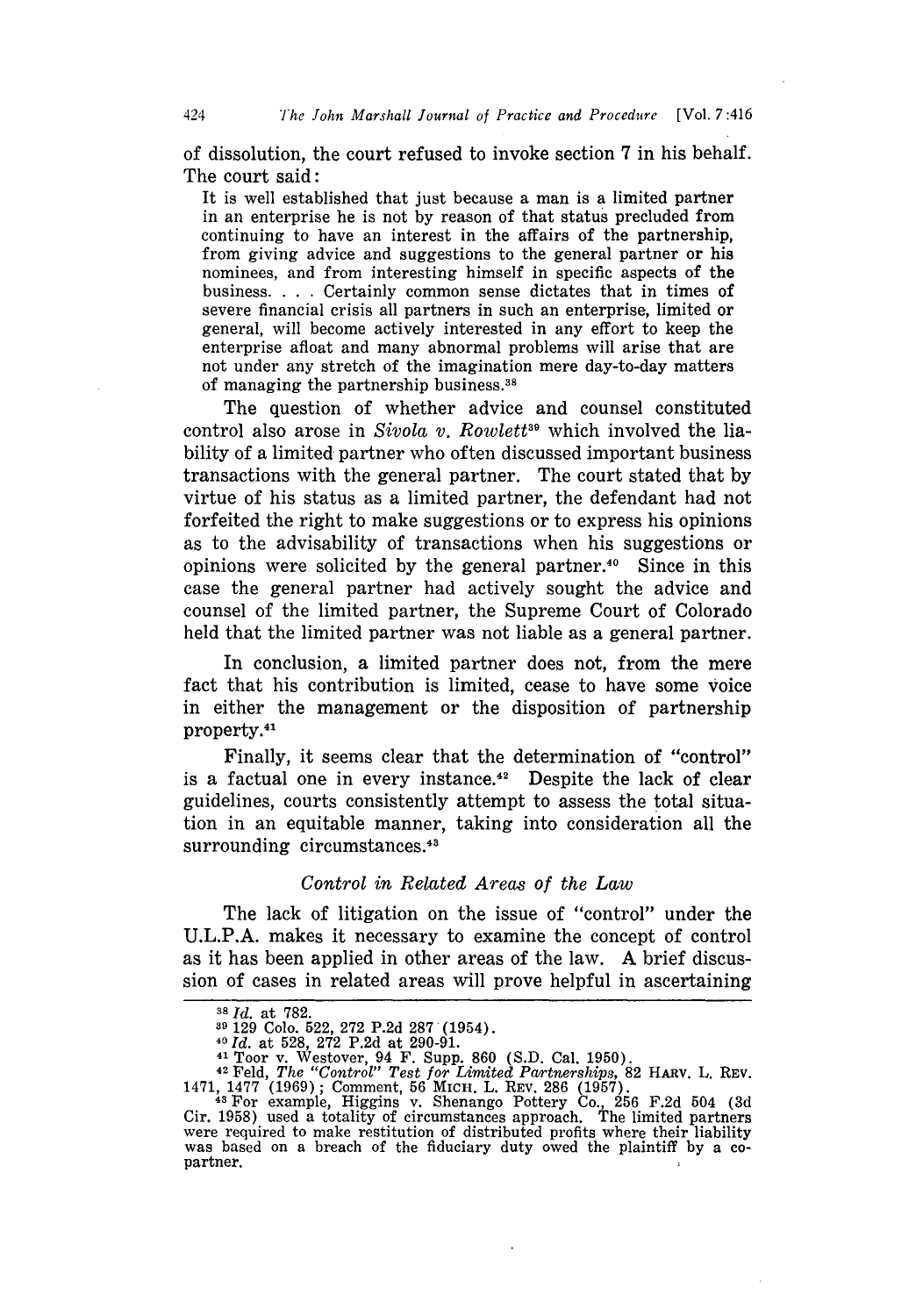the parameters of the limited partner's permissible activities.

The case of *Minute Maid Corp. v. United Foods, Inc.*<sup>44</sup> illustrates that the concept of control may be determinative in finding a partnership arrangement despite the lack of a partnership agreement. Cold Storage furnished financing and ware-<br>house facilities to United. Such activities enabled United to Such activities enabled United to maximize profits from its relationship as a direct buyer of Minute Maid products. Under this financing agreement both United and Cold Storage exercised control over the enterprise. The arrangement was found to constitute a partnership by estoppel and not the relationship of debtor and creditor. Accordingly, Cold Storage was held liable to Minute Maid for unpaid purchases.

The determining factor in the case was that the arrangement vested joint control of the business operations in both Cold Storage and United. The court stated:

There can be no question but that the parties had joint control over this enterprise. This follows from the fact that United initially determined how much to buy but such determination was subject to Cold Storage's right to determine whether the proposed collateral would be 'acceptable.' Also, it was provided that in case of pending price increases, which the court found would offer the opportunity to speculate on inventory, the parties would agree on the volume to be purchased.... [W]e think the operation **...** was clearly within the joint control of the parties.45

Generally speaking, a partnership arises only when there is an agreement between or among associates that a partnership shall exist. Such an agreement may be express or implied, and though no single test is conclusive, the existence of a partnership depends on (1) the intention of the parties, (2) the community of interest in the business conducted, and (3) an arrangement to share profits.<sup>46</sup> Minute Maid clearly shows that control may be an additional factor in determining whether the true relationship of the parties constitutes a partnership. Not unlike a limited partner who is trying to protect his investment by retaining some degree of control, Cold Storage was attempting to safeguard the return of its investments.<sup>47</sup>

A court may also look to control in determining whether there has been a sale of a security. *Sire Plan Portfolios, Inc. v. Carpentier"* involved a situation wherein a corporation sold fractional undivided interests in income producing property

1974]

<sup>44 291</sup> F.2d **577** (5th Cir. 1961).

**<sup>45</sup>***Id.* at **583.**

**<sup>46</sup>**Keller v. Keller, 4 Ill. App. 3d 89, 280 N.E.2d 281 (1972).

<sup>47</sup> On the same general question, no liability was found in Martin v. Peyton, 246 N.Y. 213, 158 N.E. **77** (1927). For a discussion in this area see Painter, *Partnership by Estoppel,* 16 **VAND.** L. REv. 327 (1963). **488** Ill. App. 2d 354, 132 N.E.2d 78 (1956).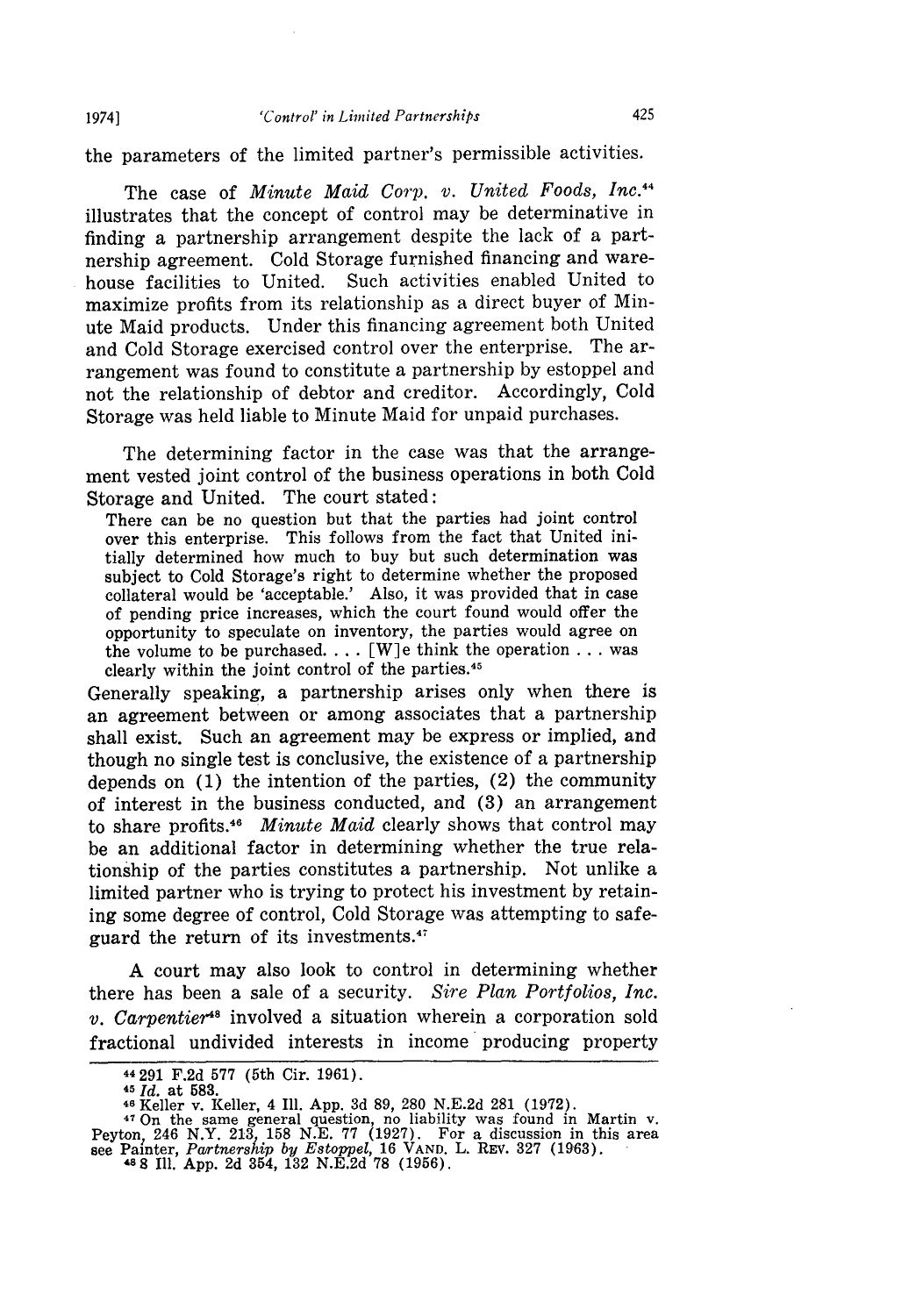which was to be held in trust for the purchasers. The defendant contended that since the owners of the alleged securities had the right to remove the trustees or terminate the trust by a sixty percent vote there was retention of control. This control, if actually retained by the investors, would enable the corporation to circumvent the registration requirements of the Illinois Securities Law. $49$  The court held that the alleged control was "illusory." It went on to review the requirements of an investment contract and quoted from *S.E.C. v. W. J. Howey Co.*:<sup>50</sup>

 $\lceil A \rceil$ n investment contract for purposes of the securities acts means a contract, transaction or scheme whereby a person invests his money in a common enterprise and is led to expect profits solely from the efforts of a promoter or a third party **....** The test is whether the scheme involves an investment of money in a common enterprise with profits to come solely from the efforts of others.<sup>51</sup>

It should be noted at this point that the sale of limited partnership interests may constitute the sale of securities within the meaning of state blue sky laws and federal securities acts. Because of the broad definition of "security," a thorough examination of the securities requirements is necessary in any public offering of limited partnership interests. There may be exemptions under which registration requirements may be circumvented; however, such a discussion is beyond the scope of this article.<sup>52</sup>

Today, the franchise is frequently used by the franchisor as a means of expanding his market for goods and services. The franchisor sells a package consisting of a name and a method of doing business.51 Whether franchise agreements are investment contracts which require federal or state registration depends upon a consideration of the amount of control retained by the franchisor. Where the franchisee participates actively in the business and the franchisor provides only goods and services, the California Attorney General takes the position that there is not a sale of a security.<sup>54</sup> However, where the franchisee is only a passive investor, and thus a nominal participant, the opposite conclusion attaches. Similarly, where the franchisor secures the requisite capital, there is the sale of a security.<sup>55</sup>

**55** *Id.* at 127.

**<sup>49</sup>**ILL. REV. **STAT.** ch. 1211/, §§ 137.1 *et seq.* **(1953). <sup>50328</sup>**U.S. 293 (1946).

**<sup>51</sup>** Sire Plan Portfolios, Inc. v. Carpentier, 8 Ill. App. 2d 354, 357-58, 132 N.E.2d 78, 79-80 (1956). For the statutory definition of a "security"<br>see 15 U.S.C. § 77(b) (1) (1964). See also S.E.C. Reg. § 230.131.<br><sup>52</sup>Depending on the amount of capital involved and the number of in-

vestors, exclusions may be available to the limited partnership. 15 U.S.C. § **77c** (1964) **;** ILL. REV. STAT. ch. 121%, § 137.3 (1973). For an analysis of potential conflicts between U.L.P.A. § **7** and securities exchange requirements, *see* 26 OKLA. L. REV. 289 (1973). **<sup>53</sup>**. **JENNINGS AND H.** MARSH, *supra* note *3,* at 320. <sup>54</sup>49 **Op. CAL.** ATT'Y GEN. 124, 126 (1967).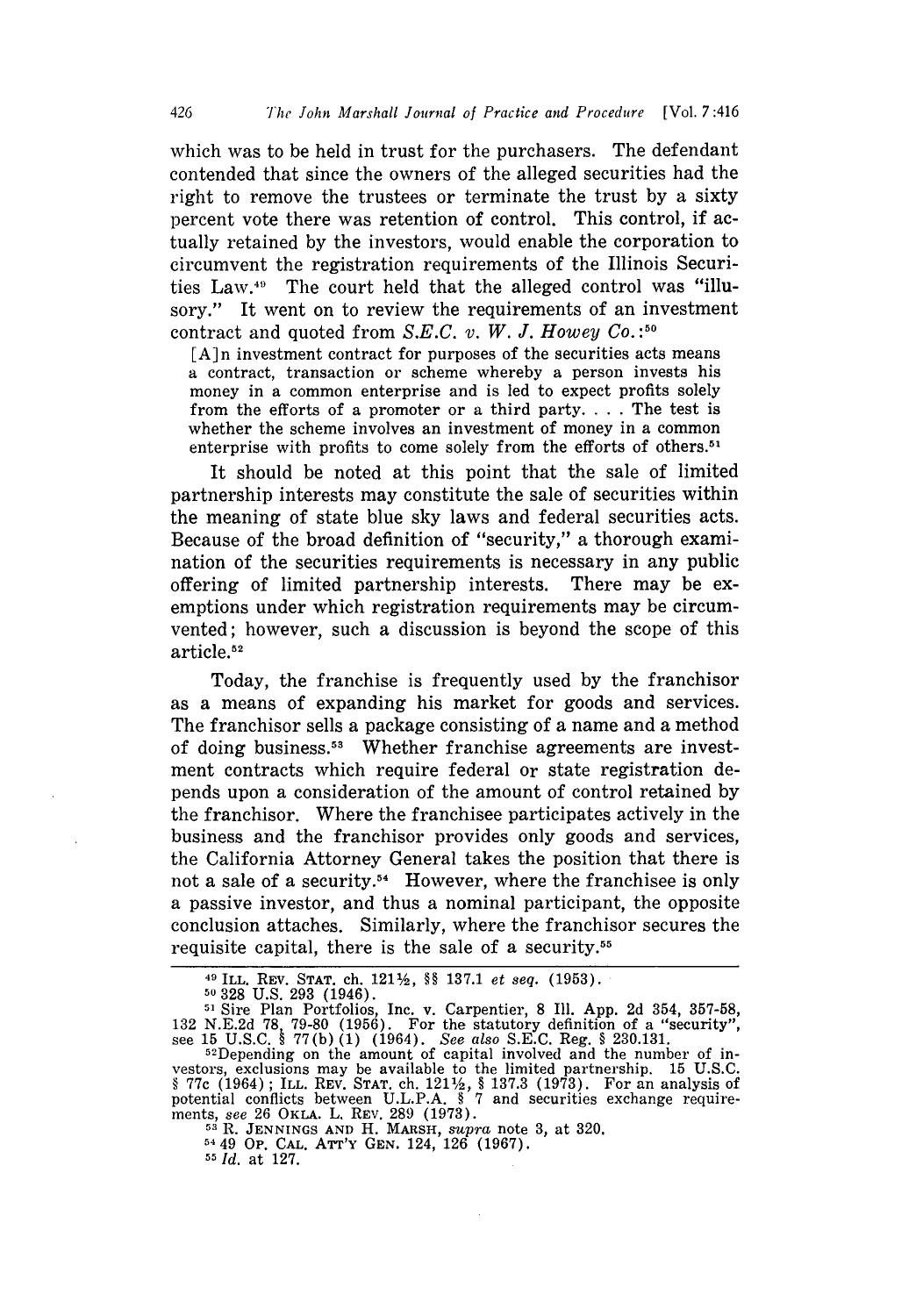With the preceding case law concepts in mind, some of the potential problems that may be encountered in today's limited partnership will now be examined.

#### III. IMPLICATIONS

The issue of whether control has been exercised by a limited partner may arise in a multitude of situations. Although each factual situation will give rise to distinct questions, the following examples illustrate the nature and extent of the problems that may be involved. (1) If the partnership articles provide that the limited partners can remove a general partner, does it necessarily follow that courts will construe such provision as retention of control under section 7 of the U.L.P.A., therefore subjecting them to liability as general partners? (2) If the general partner is a corporation, what standards must be complied with to defeat a charge of inadequate capitalization of the corporation? If the limited partners are shareholders or directors of the corporate general partner, will they lose their protected status? (3) Since the sale of securities requires compliance with the state blue sky laws and the federal securities acts, how can the promoter give sufficient control to the purchaser of the limited partnership interest to insure that the arrangement will be construed as a sale of property? (4) May limited partners terminate the partnership without the consent of a general partner and wind up the affairs of the business without being deemed to have exercised control?

#### *The Removal Power*

Several factors support the conclusion that a limited partner's power to remove general partners should not affect his limited liability. First, while the removal power may give the limited partner some degree of control over long term policy objectives, it does not give him the right to transact the dayto-day business of the partnership. Second, for the most part, case law dealing with control under section 7 stresses that limited partners are liable as general partners only where creditors are led to believe that they are acting as general partners.<sup>56</sup> The removal power is designed only to affect the internal structure of the partnership, and in most cases should not give creditors the impression that the limited partner is exercising control. Third, the removal power is consistent with the rights and powers granted to the limited partner by the U.L.P.A.<sup>57</sup> One of these rights, as noted in *Weil v. Diversified Properties,"8*

<sup>&</sup>lt;sup>56</sup> Weil v. Diversified Properties, 319 F. Supp. 778 (D.D.C. 1970). .Grainger v. Antoyan, 48 Cal. 2d 805, 313 P.2d 848 (1957); Rathke v. Griffith, 36 Wash. 2d 394, 218 P.2d 757 (1950). **<sup>5</sup>**U.L.P.A. § 10. **<sup>58</sup>**319 F. Supp. **778** (D.D.C. 1970).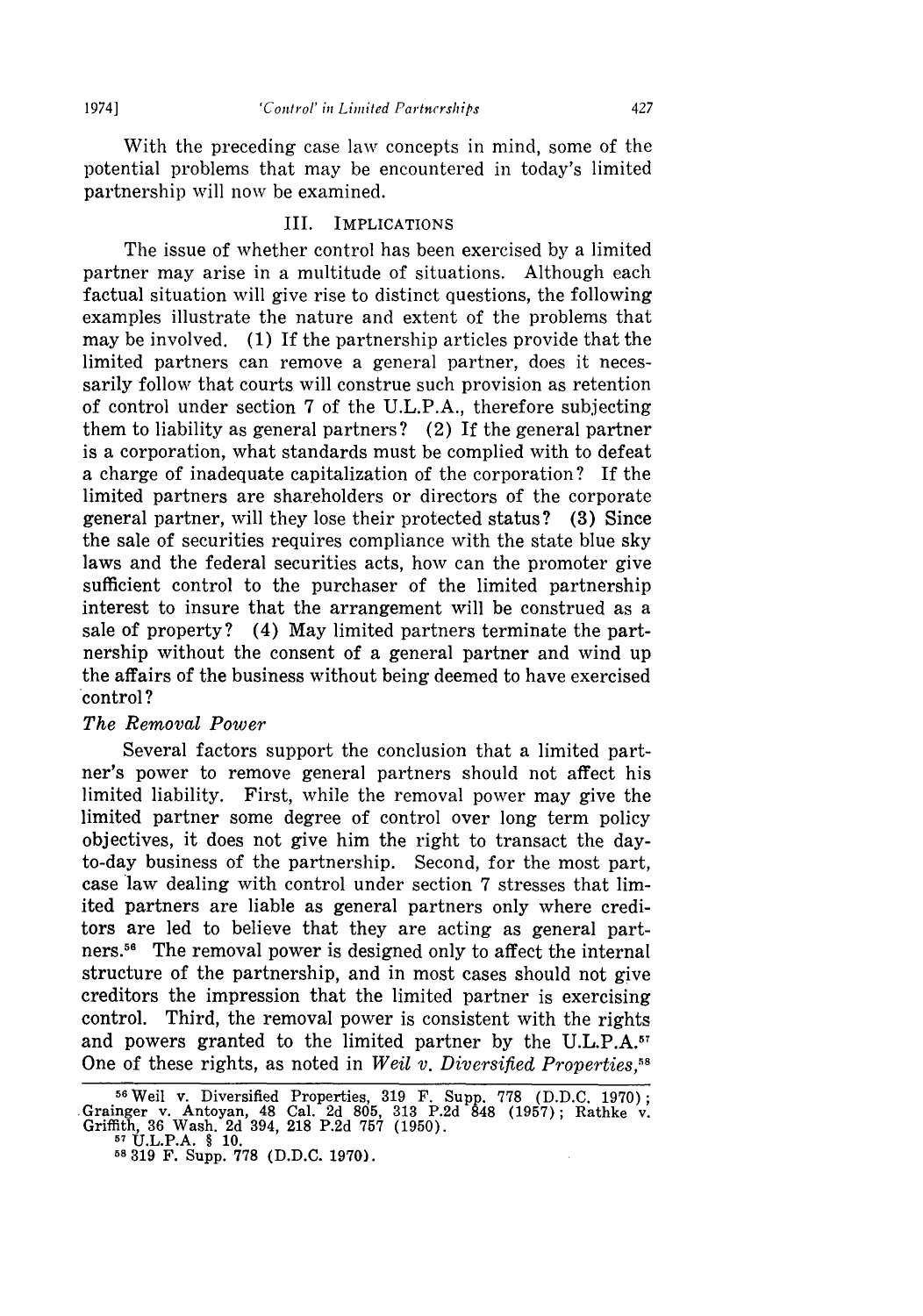is dissolution. But such a drastic remedy might be unnecessary if the proposed removal power could be utilized. In California all doubt as to whether removal power is control has been eliminated by the modification of section **7** which expressly negates such a conclusion.<sup>59</sup>

#### *The Corporation as a General Partner*

The use of a corporation as the sole general partner combines the primary advantages of both the partnership and the corpora $t$ tion  $-$  direct receipt of profits and losses by the limited partners without taxation at the entity level, and limited liability for all investors. In most jurisdictions today, a corporation can serve as a general partner. In such organizations, the corporate general partner is the only member of the partnership exposed to unlimited liability. The shareholders, of course, are liable only to the extent of their capital contribution. Because of these benefits, corporations are being used more frequently by promoters of limited partnerships.<sup>60</sup> Since ownership of a significant percentage of corporate stock could constitute control of the corporation, section 7 problems may arise if the limited partners are stockholders in the corporate general partner. For example, in *Bergeson v. Life Insurance Corp. of America,61* where a limited partnership was formed for the sole purpose of organizing and operating a corporation, the limited partners were held liable as general partners because they exercised complete control over the corporation.

In recognition of these inherent problems, the Internal Revenue Service has issued Revenue Procedure 72-13, which establishes criteria for determining whether a limited partnership with a corporation as the sole general partner is a partnership for purposes of taxation.<sup>62</sup> In order to be classified as a partnership, the following conditions must be met: (1) The limited partners may not, directly or indirectly, individually or in the aggregate, own more than twenty percent of the stock of the corporate general partner. (2) If the corporate general partner has an interest in only one limited partnership and the total capital contribution to the partnership is less than \$2,500,000, the net worth of the corporation must always be at least fifteen percent of that capital contribution; if total contributions are over \$2,500,000 the net worth of the corporate general partner must at all times be at least ten percent of total contributions. (3) Or-

**<sup>9</sup> CAL.** CORP. CODE § 15507(b) **(1)** (West 1954), *as amended,* stats. 1963, ch. 870, p. 2111, § 2.

**<sup>60</sup>**Allison, *The Limited Partnership With A Corporate General Partner* - *Federal Taxation* - *Partnership or Association?,* 24 Sw. L.J. 285, 287 (1970). **<sup>61170</sup>**F. Supp. 150 (C.D. Utah 1958).

**<sup>62</sup>** Rev. Proc. 72-13, 1972-1 CUM. BuLL. 735.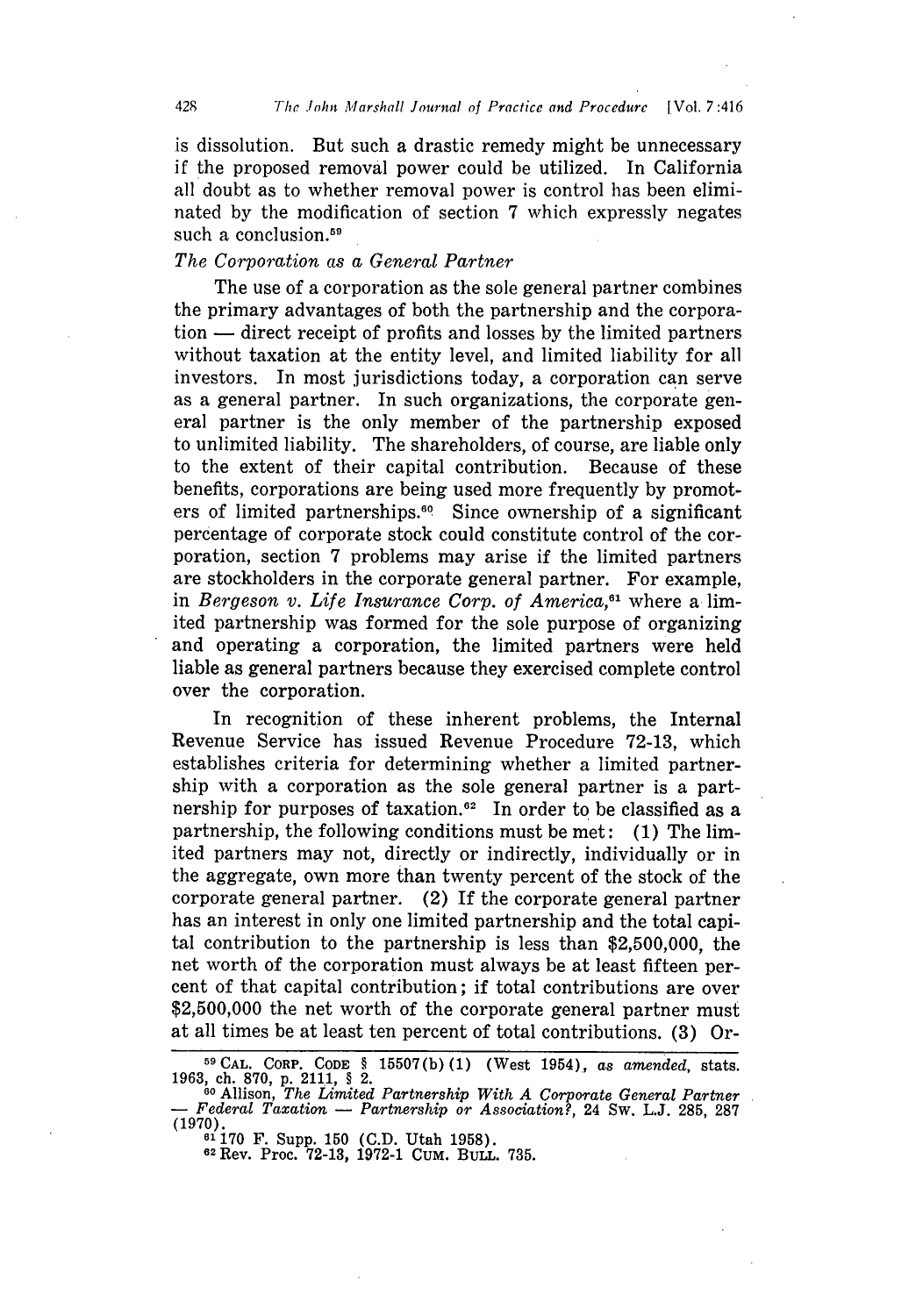ganization and operation must be in accordance with the applicable state statutes relating to limited partnerships.

The I.R.S. standards indicate that ownership **by** the limited partners of over twenty percent of the stock in the corporate general partner will invalidate the limited partnership benefits for income tax purposes. These ownership restrictions are obviously intended to prevent the limited partners from controlling the corporate general partner. The ten and fifteen percent net worth requirements insure the adequate capitalization of the corporation so that creditors who deal with the partnership are protected. Although the I.R.S. guidelines are not binding in state court actions, they may be helpful as a yardstick in determining liability in subsequent limited partnership cases.

One potential problem that is not dealt with **by** Revenue Procedure 72-13 is the issue of control which is raised when the limited partner serves as a director of the corporation. It may be permissible for the limited partners to have some representation in the corporate management without such participation constituting control."3 However, the question is not resolved. If the practicing attorney is presented with this situation, he should advise his client that serving as a director may constitute control. Therefore, the risk involved in gaining a voice in management may greatly outweigh the potential benefits.

#### *Sale of Property v. Sale of Securities*

For purposes of the federal and state securities laws, it has generally been held that sales of limited partnership interests in real estate ventures involve sales of securities.<sup>64</sup> It is, of course, desirable from the promoter's point of view to organize the entity in such a way that the sales of limited partnership interests will not be construed as investment contracts. If the limited partnership interest is a security, compliance with federal and/or state securities acts may be required. The partnership can save fees and time if securities requirements can be circumvented. Furthermore, a wider geographical area of distribution may be available if the sale does not fall within the securities classification.

The best of both worlds can be attained by (1) giving the limited partner enough control to assure that the sale of the limited partnership interest will not be the sale of a security;

<sup>&</sup>lt;sup>63</sup> Rathke v. Griffith, 36 Wash. 2d 394, 218 P.2d 757 (1950) dealt with this type of problem involving a directorship of the limited partnership this type of problem involving a directorship of the limited partnership rather than a corporation.

**<sup>64</sup>**Sire Plan Portfolio, Inc. v. Carpentier, 8 Ill. App. 2d 354, 132 N.E.2d 78 (1956); Curtis v. Johnson, 92 Ill. App. 2d 141, 234 N.E.2d 566 (1968). On real estate transactions, including limited partnerships, *see* 17 C.F.R.

<sup>231.4877 (1967).</sup>